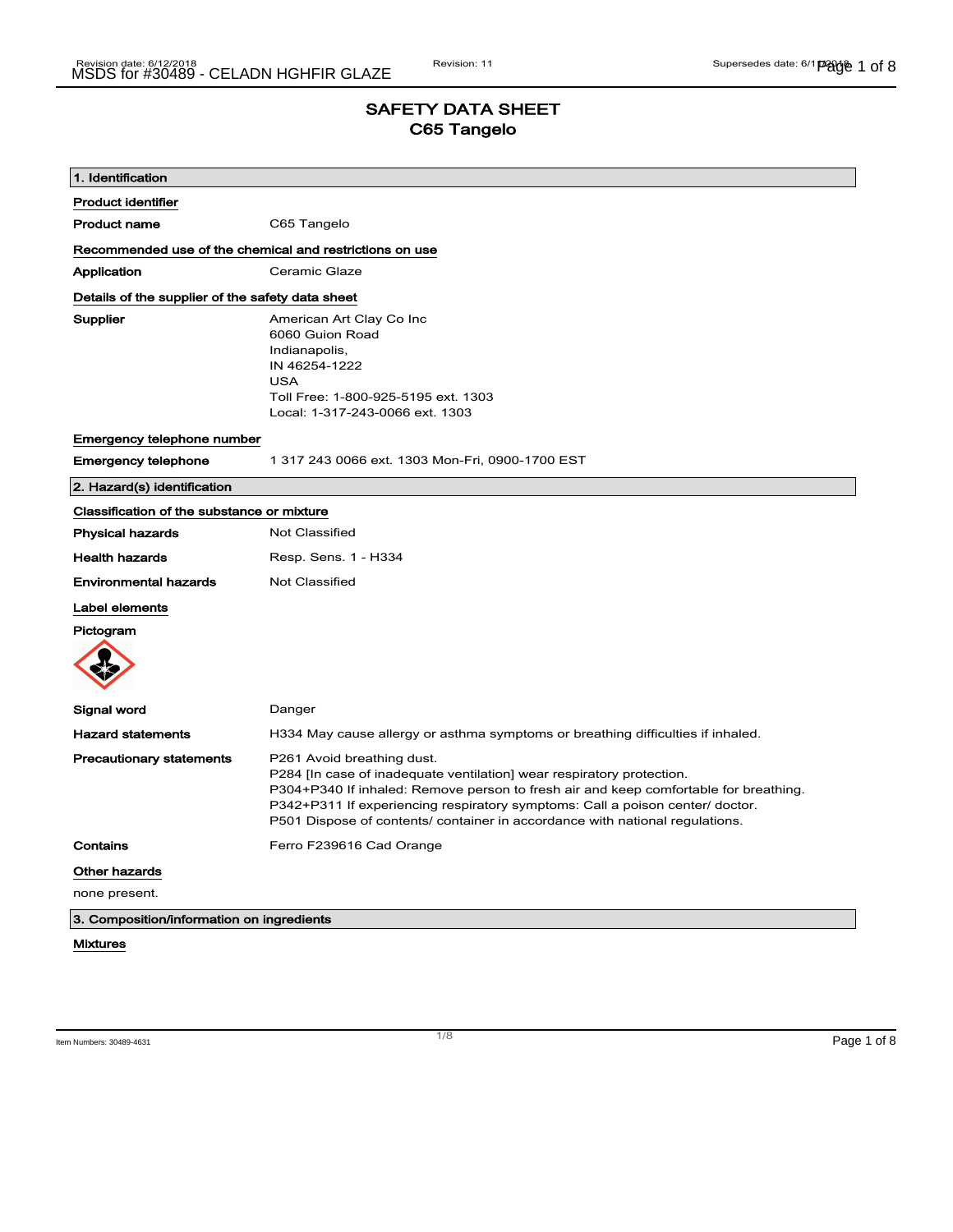|                                   |                                                                                                                                                                                                                                                                                                                                                                                                                                                      | 10-30%   |
|-----------------------------------|------------------------------------------------------------------------------------------------------------------------------------------------------------------------------------------------------------------------------------------------------------------------------------------------------------------------------------------------------------------------------------------------------------------------------------------------------|----------|
| CAS number: 14808-60-7            |                                                                                                                                                                                                                                                                                                                                                                                                                                                      |          |
| Classification                    |                                                                                                                                                                                                                                                                                                                                                                                                                                                      |          |
| <b>STOT RE 2 - H373</b>           |                                                                                                                                                                                                                                                                                                                                                                                                                                                      |          |
| Ferro F239616 Cad Orange          |                                                                                                                                                                                                                                                                                                                                                                                                                                                      | 1-5%     |
| $CAS$ number: $-$                 |                                                                                                                                                                                                                                                                                                                                                                                                                                                      |          |
| Classification                    |                                                                                                                                                                                                                                                                                                                                                                                                                                                      |          |
| Skin Irrit. 2 - H315              |                                                                                                                                                                                                                                                                                                                                                                                                                                                      |          |
| Eye Irrit. 2A - H319              |                                                                                                                                                                                                                                                                                                                                                                                                                                                      |          |
| Resp. Sens. 1B - H334             |                                                                                                                                                                                                                                                                                                                                                                                                                                                      |          |
| red iron oxide                    |                                                                                                                                                                                                                                                                                                                                                                                                                                                      | $1 - 5%$ |
| CAS number: 1309-37-1             |                                                                                                                                                                                                                                                                                                                                                                                                                                                      |          |
| Classification                    |                                                                                                                                                                                                                                                                                                                                                                                                                                                      |          |
| <b>Not Classified</b>             |                                                                                                                                                                                                                                                                                                                                                                                                                                                      |          |
|                                   | The full text for all hazard statements is displayed in Section 16.                                                                                                                                                                                                                                                                                                                                                                                  |          |
| <b>Composition comments</b>       | Only ingredients listed above are notifiable for this product. If none are shown then all<br>ingredients are exempt.                                                                                                                                                                                                                                                                                                                                 |          |
| 4. First-aid measures             |                                                                                                                                                                                                                                                                                                                                                                                                                                                      |          |
| Description of first aid measures |                                                                                                                                                                                                                                                                                                                                                                                                                                                      |          |
| <b>Inhalation</b>                 | Move affected person to fresh air at once.                                                                                                                                                                                                                                                                                                                                                                                                           |          |
| Ingestion                         | Do not induce vomiting. Rinse mouth thoroughly with water. Give a few small glasses of water<br>or milk to drink. Get medical attention if any discomfort continues.                                                                                                                                                                                                                                                                                 |          |
| <b>Skin Contact</b>               | Wash skin thoroughly with soap and water.                                                                                                                                                                                                                                                                                                                                                                                                            |          |
| Eye contact                       | Rinse with water.                                                                                                                                                                                                                                                                                                                                                                                                                                    |          |
|                                   | Most important symptoms and effects, both acute and delayed                                                                                                                                                                                                                                                                                                                                                                                          |          |
| Inhalation                        | Prolonged or repeated exposure to vapors in high concentrations may cause the following<br>adverse effects: Frequent inhalation of dust over a long period of time increases the risk of<br>developing lung diseases. May cause respiratory system irritation. Read Section 2 for any<br>specific precautions associated with this product. In general, breathing any type of dust/mist<br>can and may aggravate irritation of the throat and lungs. |          |
| Ingestion                         | Read Section 2 for any specific precautions associated with the use of this product. Products<br>with specific warnings about ingestion will give guidance there.                                                                                                                                                                                                                                                                                    |          |
| <b>Skin contact</b>               | Prolonged skin contact may cause redness and irritation.                                                                                                                                                                                                                                                                                                                                                                                             |          |
| Eye contact                       | Read Section 2 for any specific precautions associated with the use of this product. In general<br>most ceramic and special products contain materials that maybe abrasive to eyes. Keeping<br>materials from contacting the eyes is prudent. If contact does occur, flush with clean water, do<br>not rub.                                                                                                                                          |          |
|                                   | Indication of immediate medical attention and special treatment needed                                                                                                                                                                                                                                                                                                                                                                               |          |
| Notes for the doctor              | Treat symptomatically.                                                                                                                                                                                                                                                                                                                                                                                                                               |          |
|                                   |                                                                                                                                                                                                                                                                                                                                                                                                                                                      |          |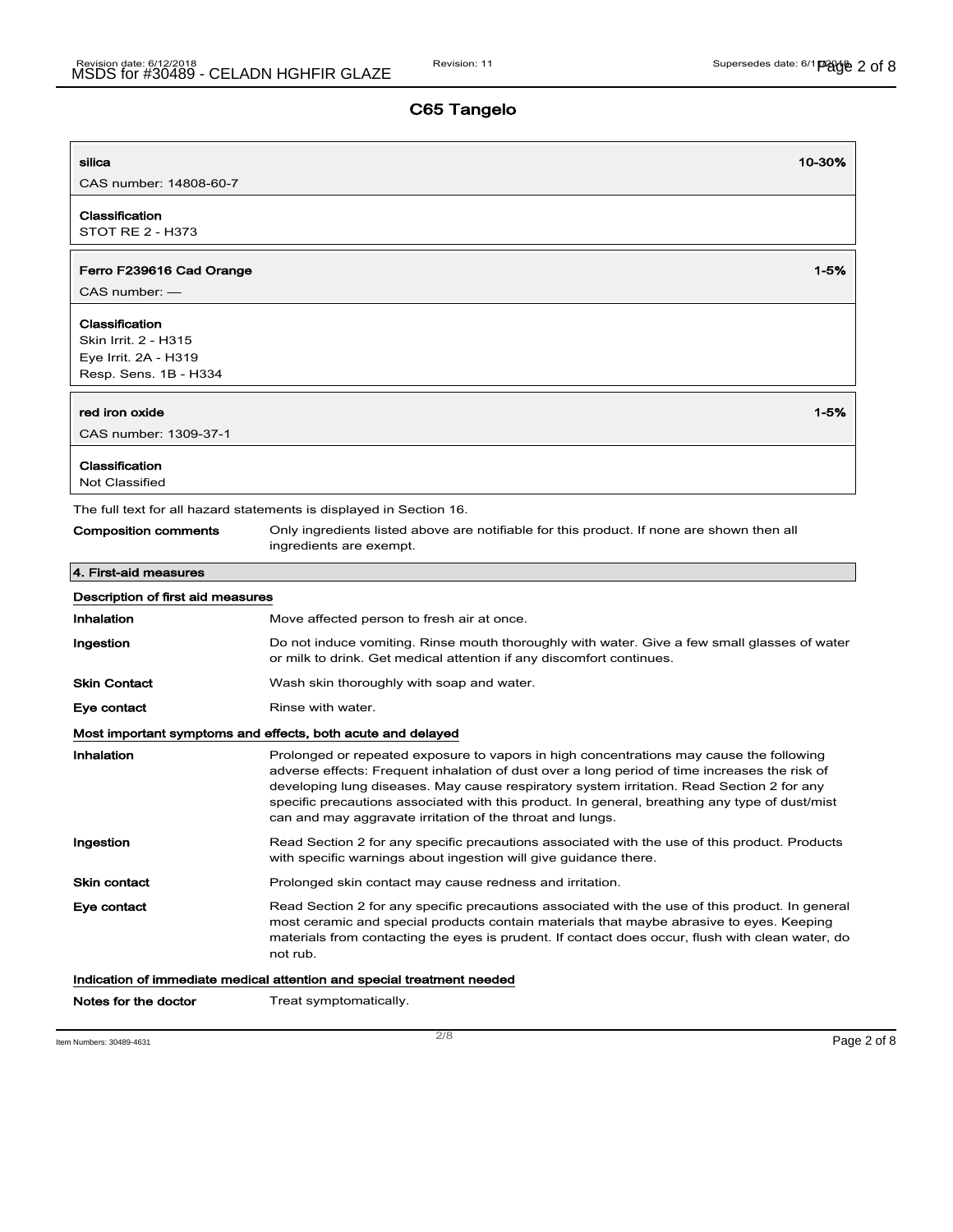| 5. Fire-fighting measures                                                                                                                                                   |                                                                                                                                                                                                                                                    |  |  |
|-----------------------------------------------------------------------------------------------------------------------------------------------------------------------------|----------------------------------------------------------------------------------------------------------------------------------------------------------------------------------------------------------------------------------------------------|--|--|
| <b>Extinguishing media</b>                                                                                                                                                  |                                                                                                                                                                                                                                                    |  |  |
| Suitable extinguishing media                                                                                                                                                | Use fire-extinguishing media suitable for the surrounding fire.                                                                                                                                                                                    |  |  |
| Special hazards arising from the substance or mixture                                                                                                                       |                                                                                                                                                                                                                                                    |  |  |
| <b>Specific hazards</b>                                                                                                                                                     | The product is not believed to present a hazard due to its physical nature.                                                                                                                                                                        |  |  |
| <b>Advice for firefighters</b>                                                                                                                                              |                                                                                                                                                                                                                                                    |  |  |
| Special protective equipment<br>for firefighters                                                                                                                            | Use protective equipment appropriate for surrounding materials.                                                                                                                                                                                    |  |  |
| 6. Accidental release measures                                                                                                                                              |                                                                                                                                                                                                                                                    |  |  |
|                                                                                                                                                                             | Personal precautions, protective equipment and emergency procedures                                                                                                                                                                                |  |  |
| Personal precautions                                                                                                                                                        | For personal protection, see Section 8.                                                                                                                                                                                                            |  |  |
| <b>Environmental precautions</b>                                                                                                                                            |                                                                                                                                                                                                                                                    |  |  |
| <b>Environmental precautions</b>                                                                                                                                            | Please read Section 2 completely. If any environmental warnings such as; H411 or H412 are<br>listed in Section 2, please use appropriate procedures when disposing of product and<br>container. Do not put materials into waterways or sewers.     |  |  |
| Methods and material for containment and cleaning up                                                                                                                        |                                                                                                                                                                                                                                                    |  |  |
| Methods for cleaning up                                                                                                                                                     | Collect spillage for reclamation or absorb in vermiculite, dry sand or similar material.                                                                                                                                                           |  |  |
| Reference to other sections                                                                                                                                                 | For waste disposal, see Section 13. For personal protection, see Section 8.                                                                                                                                                                        |  |  |
| 7. Handling and storage                                                                                                                                                     |                                                                                                                                                                                                                                                    |  |  |
| Precautions for safe handling                                                                                                                                               |                                                                                                                                                                                                                                                    |  |  |
| Usage precautions                                                                                                                                                           | Read label before use. Do not eat, drink or smoke when using this product. Good personal<br>hygiene procedures should be implemented. Wash hands and any other contaminated areas<br>of the body with soap and water before leaving the work site. |  |  |
| Conditions for safe storage, including any incompatibilities                                                                                                                |                                                                                                                                                                                                                                                    |  |  |
| Storage precautions                                                                                                                                                         | Store in tightly-closed, original container in a dry and cool place.                                                                                                                                                                               |  |  |
| Specific end uses(s)                                                                                                                                                        |                                                                                                                                                                                                                                                    |  |  |
| Specific end use(s)                                                                                                                                                         | The identified uses for this product are detailed in Section 1.                                                                                                                                                                                    |  |  |
| 8. Exposure Controls/personal protection                                                                                                                                    |                                                                                                                                                                                                                                                    |  |  |
| Control parameters                                                                                                                                                          |                                                                                                                                                                                                                                                    |  |  |
| Occupational exposure limits                                                                                                                                                |                                                                                                                                                                                                                                                    |  |  |
| red iron oxide                                                                                                                                                              |                                                                                                                                                                                                                                                    |  |  |
| Long-term exposure limit (8-hour TWA): ACGIH 5 mg/m <sup>3</sup><br>A4                                                                                                      | respirable fraction                                                                                                                                                                                                                                |  |  |
| Long-term exposure limit (8-hour TWA): OSHA 15 mg/m <sup>3</sup><br>total dust<br>Long-term exposure limit (8-hour TWA): OSHA 5 mg/m <sup>3</sup><br>respirable fraction    |                                                                                                                                                                                                                                                    |  |  |
| Long-term exposure limit (8-hour TWA): OSHA 10 mg/m <sup>3</sup>                                                                                                            | fume                                                                                                                                                                                                                                               |  |  |
| ACGIH = American Conference of Governmental Industrial Hygienists.<br>A4 = Not Classifiable as a Human Carcinogen.<br>OSHA = Occupational Safety and Health Administration. |                                                                                                                                                                                                                                                    |  |  |
| Ingredient comments                                                                                                                                                         | Only ingredients listed n Section 3 are notifiable for this product. If none are shown then all<br>ingredients are exempt.                                                                                                                         |  |  |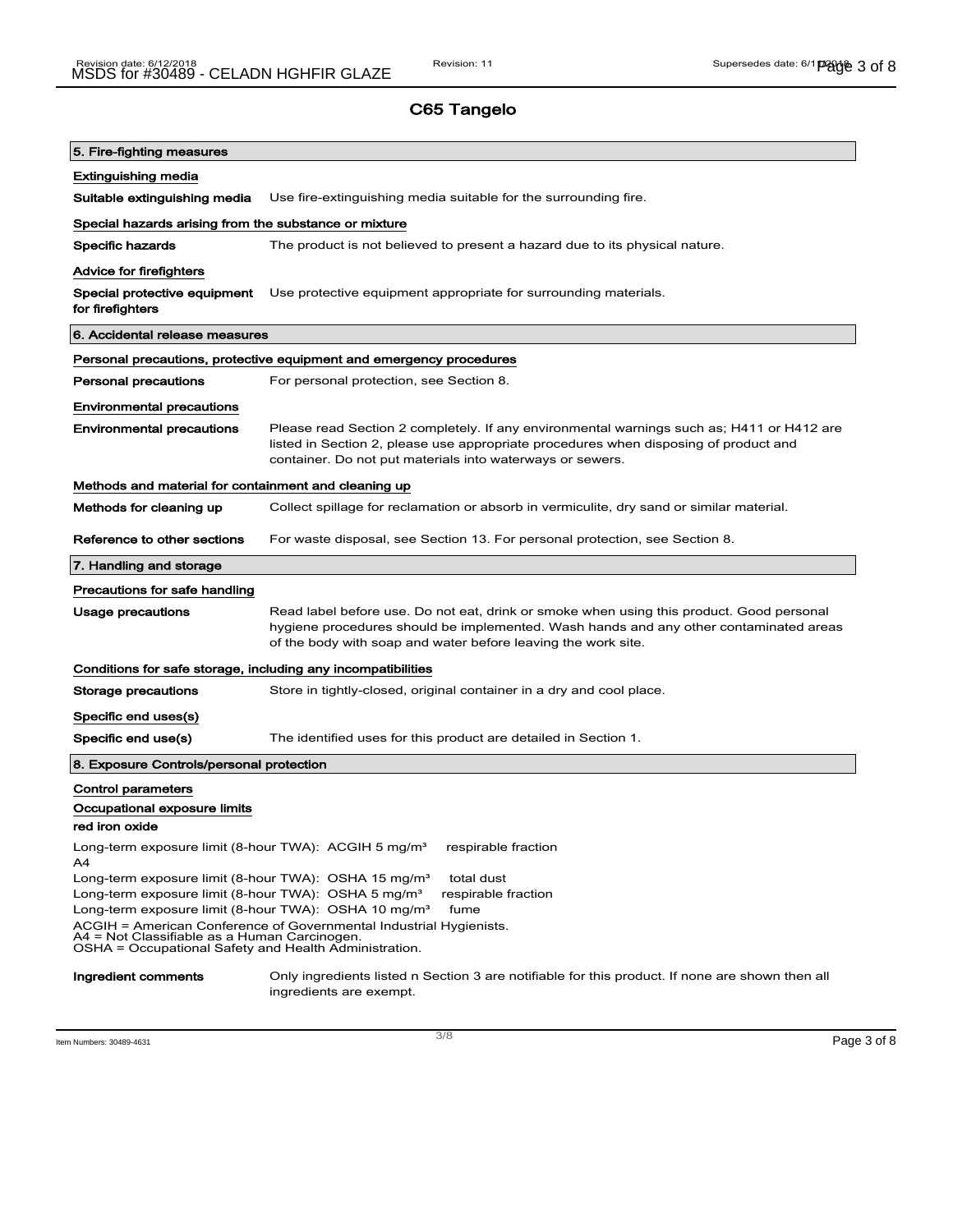#### red iron oxide (CAS: 1309-37-1)

Immediate danger to life and health 2500 mg/m³ Exposure controls Protective equipment Appropriate engineering controls Provide adequate general and local exhaust ventilation. No specific ventilations requirements unless the "FAN" pictogram is shown above or specified in Section 2. Eye/face protection Wear eye protection. No specific eye protection required unless the "EYE PROTECTION" pictogram is shown above or specified in Section 2. Hand protection No specific hand protection required unless the "HAND PROTECTION" pictogram is shown above or specified in Section 2. Hygiene measures **Exercise System** Using good personal hygiene practices is always appropriate. Keeping a clean work space, cleaning up properly when done, and not eating, drinking or smoking when using this product. Respiratory protection If ventilation is inadequate, suitable respiratory protection must be worn. No specific respiratory protection required unless the "RESPIRATOR" pictogram is shown above or specified in Section 2. Using the appropriate certified protection for the operation is important if required.

### 9. Physical and Chemical Properties

| Information on basic physical and chemical properties |                           |  |
|-------------------------------------------------------|---------------------------|--|
| Appearance                                            | Powder.                   |  |
| Color                                                 | Various colors.           |  |
| Odor                                                  | Almost odorless.          |  |
| Odor threshold                                        | No information available. |  |
| рH                                                    | $6 - 8$                   |  |
| <b>Melting point</b>                                  | No information available. |  |
| Initial boiling point and range                       | No information available. |  |
| Flash point                                           | No information available. |  |
| <b>Evaporation rate</b>                               | No information available. |  |
| Flammability (solid, gas)                             | No information available. |  |
| Upper/lower flammability or<br>explosive limits       | No information available. |  |
| Vapor pressure                                        | No information available. |  |
| <b>Relative density</b>                               | Greater than 1.0          |  |
| Solubility(ies)                                       | Not applicable.           |  |
| <b>Partition coefficient</b>                          | No information available. |  |
| Auto-ignition temperature                             | Not applicable.           |  |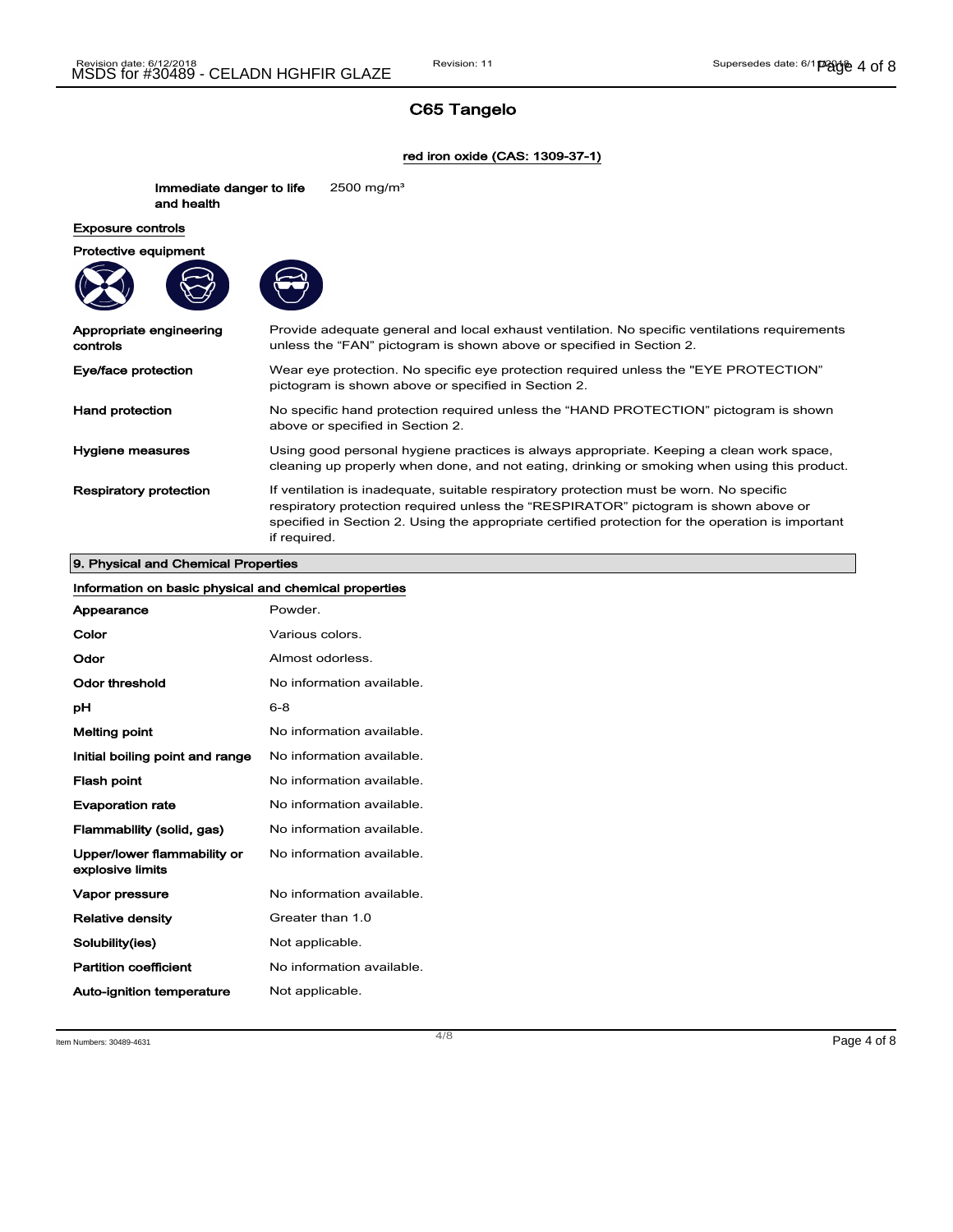| <b>Decomposition Temperature</b>      | No information available.                                                                                                                                                                                                                      |  |  |  |
|---------------------------------------|------------------------------------------------------------------------------------------------------------------------------------------------------------------------------------------------------------------------------------------------|--|--|--|
| Viscosity                             | No information available.                                                                                                                                                                                                                      |  |  |  |
| <b>Explosive properties</b>           | none                                                                                                                                                                                                                                           |  |  |  |
| <b>Oxidizing properties</b>           | none                                                                                                                                                                                                                                           |  |  |  |
| <b>Other information</b>              | Not applicable.                                                                                                                                                                                                                                |  |  |  |
| 10. Stability and reactivity          |                                                                                                                                                                                                                                                |  |  |  |
| Reactivity                            | There are no known reactivity hazards associated with this product.                                                                                                                                                                            |  |  |  |
| Stability                             | No particular stability concerns.                                                                                                                                                                                                              |  |  |  |
| Possibility of hazardous<br>reactions | None known.                                                                                                                                                                                                                                    |  |  |  |
| <b>Conditions to avoid</b>            | None known.                                                                                                                                                                                                                                    |  |  |  |
| <b>Materials to avoid</b>             | None known.                                                                                                                                                                                                                                    |  |  |  |
| Hazardous decomposition<br>products   | None known.                                                                                                                                                                                                                                    |  |  |  |
| 11. Toxicological information         |                                                                                                                                                                                                                                                |  |  |  |
| Information on toxicological effects  |                                                                                                                                                                                                                                                |  |  |  |
| <b>Toxicological effects</b>          | Please read Section 2 thoroughly to understand the toxicological risks, (if any) and<br>precautions for safe use (if any).                                                                                                                     |  |  |  |
| Skin corrosion/irritation             |                                                                                                                                                                                                                                                |  |  |  |
| Skin corrosion/irritation             | Please read Section 2 thoroughly to understand the skin sensitivity risks, (if any) and<br>precautions for safe use (if any).                                                                                                                  |  |  |  |
| <b>Skin sensitization</b>             |                                                                                                                                                                                                                                                |  |  |  |
| <b>Skin sensitization</b>             | Based on available data the classification criteria are not met.                                                                                                                                                                               |  |  |  |
| Eye contact                           | May cause temporary eye irritation.                                                                                                                                                                                                            |  |  |  |
| 12. Ecological Information            |                                                                                                                                                                                                                                                |  |  |  |
| Ecotoxicity                           | Please read Section 2 completely. If any environmental warnings such as; H411 or H412 are<br>listed in Section 2, please use appropriate procedures when disposing of product and<br>container. Do not put materials into waterways or sewers. |  |  |  |
| <b>Toxicity</b>                       | Please read Section 2 completely. If any environmental warnings such as; H411 or H412 are<br>listed in Section 2, please use appropriate procedures when disposing of product and<br>container. Do not put materials into waterways or sewers. |  |  |  |
| Persistence and degradability         |                                                                                                                                                                                                                                                |  |  |  |
| Persistence and degradability         | No data available.                                                                                                                                                                                                                             |  |  |  |
| <b>Biodegradation</b>                 | Not inherently biodegradable.                                                                                                                                                                                                                  |  |  |  |
| <b>Bioaccumulative potential</b>      |                                                                                                                                                                                                                                                |  |  |  |

Item Numbers: 30489-4631 **Page 5 of 8**  $\frac{5}{8}$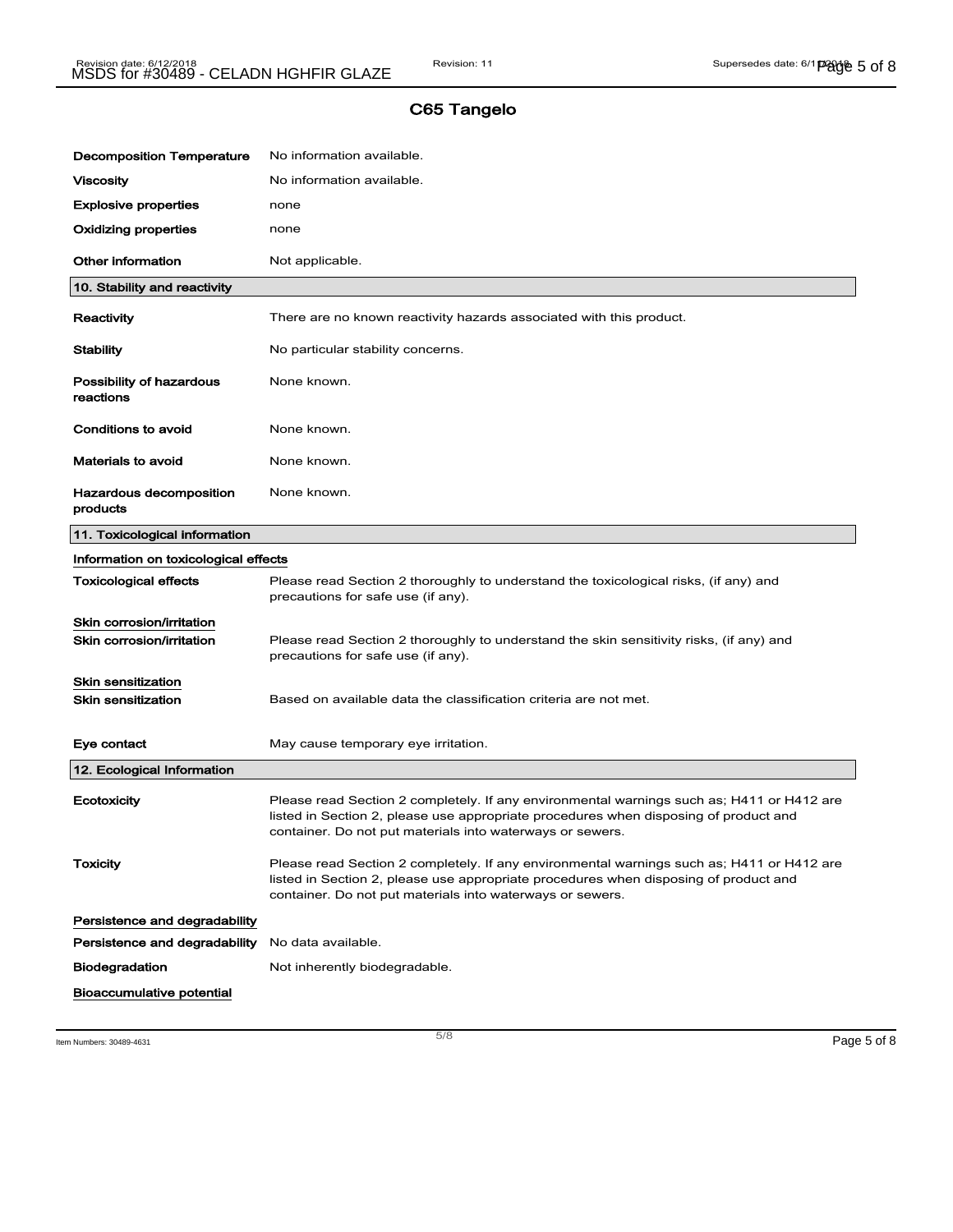| <b>Partition coefficient</b>                          | No information available.                                                                                                                                                                           |             |
|-------------------------------------------------------|-----------------------------------------------------------------------------------------------------------------------------------------------------------------------------------------------------|-------------|
|                                                       |                                                                                                                                                                                                     |             |
| Mobility in soil                                      |                                                                                                                                                                                                     |             |
| <b>Mobility</b>                                       | Semi-mobile.                                                                                                                                                                                        |             |
| Other adverse effects                                 |                                                                                                                                                                                                     |             |
| Other adverse effects                                 | None known.                                                                                                                                                                                         |             |
| 13. Disposal considerations                           |                                                                                                                                                                                                     |             |
| Waste treatment methods                               |                                                                                                                                                                                                     |             |
| <b>General information</b>                            | Dispose of waste product or used containers in accordance with local regulations When<br>handling waste, the safety precautions applying to handling of the product should be<br>considered.        |             |
| 14. Transport information                             |                                                                                                                                                                                                     |             |
| General                                               | The product is not covered by international regulations on the transport of dangerous goods<br>(IMDG, IATA, DOT).                                                                                   |             |
| <b>UN Number</b>                                      |                                                                                                                                                                                                     |             |
| Not applicable.                                       |                                                                                                                                                                                                     |             |
| UN proper shipping name                               |                                                                                                                                                                                                     |             |
| Not applicable.                                       |                                                                                                                                                                                                     |             |
| Transport hazard class(es)                            |                                                                                                                                                                                                     |             |
| No transport warning sign required.                   |                                                                                                                                                                                                     |             |
| Packing group                                         |                                                                                                                                                                                                     |             |
| Not applicable.                                       |                                                                                                                                                                                                     |             |
| <b>Environmental hazards</b>                          |                                                                                                                                                                                                     |             |
| <b>Environmentally Hazardous Substance</b>            |                                                                                                                                                                                                     |             |
|                                                       | Please refer to Section 2 for any environmental hazards associated with this product. If H411/H412 warnings are shown then<br>please verify packaging and labeling requirements for larger volumes. |             |
| Special precautions for user                          |                                                                                                                                                                                                     |             |
| Not applicable.                                       |                                                                                                                                                                                                     |             |
| <b>Transport in bulk according to</b> Not applicable. |                                                                                                                                                                                                     |             |
| Annex II of MARPOL 73/78                              |                                                                                                                                                                                                     |             |
| and the IBC Code                                      |                                                                                                                                                                                                     |             |
| 15. Regulatory information                            |                                                                                                                                                                                                     |             |
| <b>US State Regulations</b>                           |                                                                                                                                                                                                     |             |
| Known to the State of California to cause cancer.     | California Proposition 65 Carcinogens and Reproductive Toxins                                                                                                                                       |             |
| silica                                                |                                                                                                                                                                                                     |             |
| 10-30%                                                |                                                                                                                                                                                                     |             |
| Massachusetts "Right To Know" List                    |                                                                                                                                                                                                     |             |
| silica                                                |                                                                                                                                                                                                     |             |
| 10-30%                                                |                                                                                                                                                                                                     |             |
|                                                       | 6/8                                                                                                                                                                                                 |             |
| Item Numbers: 30489-4631                              |                                                                                                                                                                                                     | Page 6 of 8 |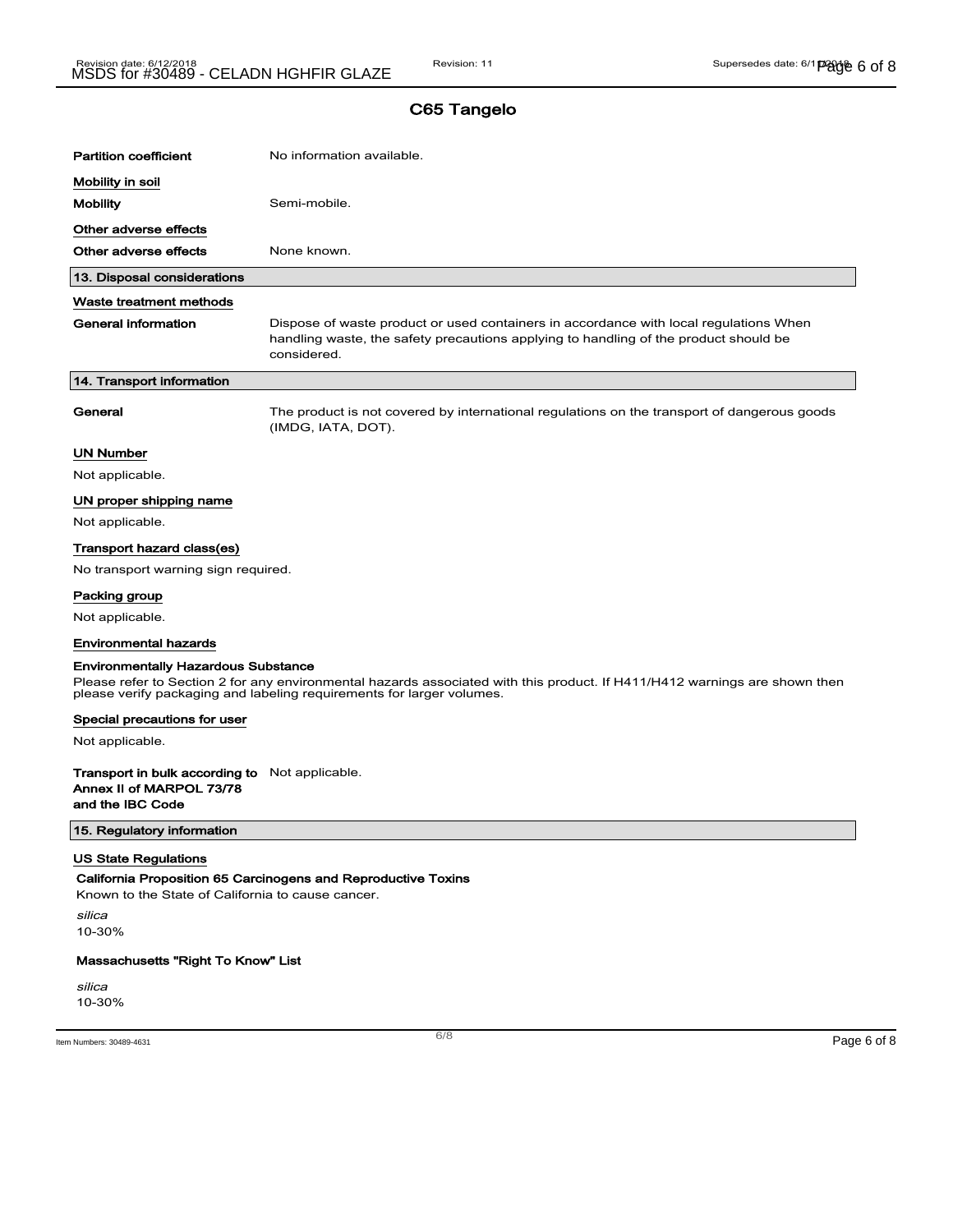aluminium oxide 1-5% Hydrated Aluminium Silicate 5-10%

#### Rhode Island "Right To Know" List

silica 10-30% aluminium oxide 1-5% Hydrated Aluminium Silicate 5-10%

#### Minnesota "Right To Know" List

silica 10-30% aluminium oxide 1-5% Hydrated Aluminium Silicate 5-10%

#### New Jersey "Right To Know" List

silica 10-30% aluminium oxide 1-5% Hydrated Aluminium Silicate 5-10%

#### Pennsylvania "Right To Know" List

silica 10-30% aluminium oxide 1-5% Hydrated Aluminium Silicate 5-10%

#### Inventories

#### Canada - DSL/NDSL

All the ingredients are listed or exempt.

US - TSCA All the ingredients are listed or exempt.

US - TSCA 12(b) Export Notification All the ingredients are listed or exempt.

#### 16. Other information